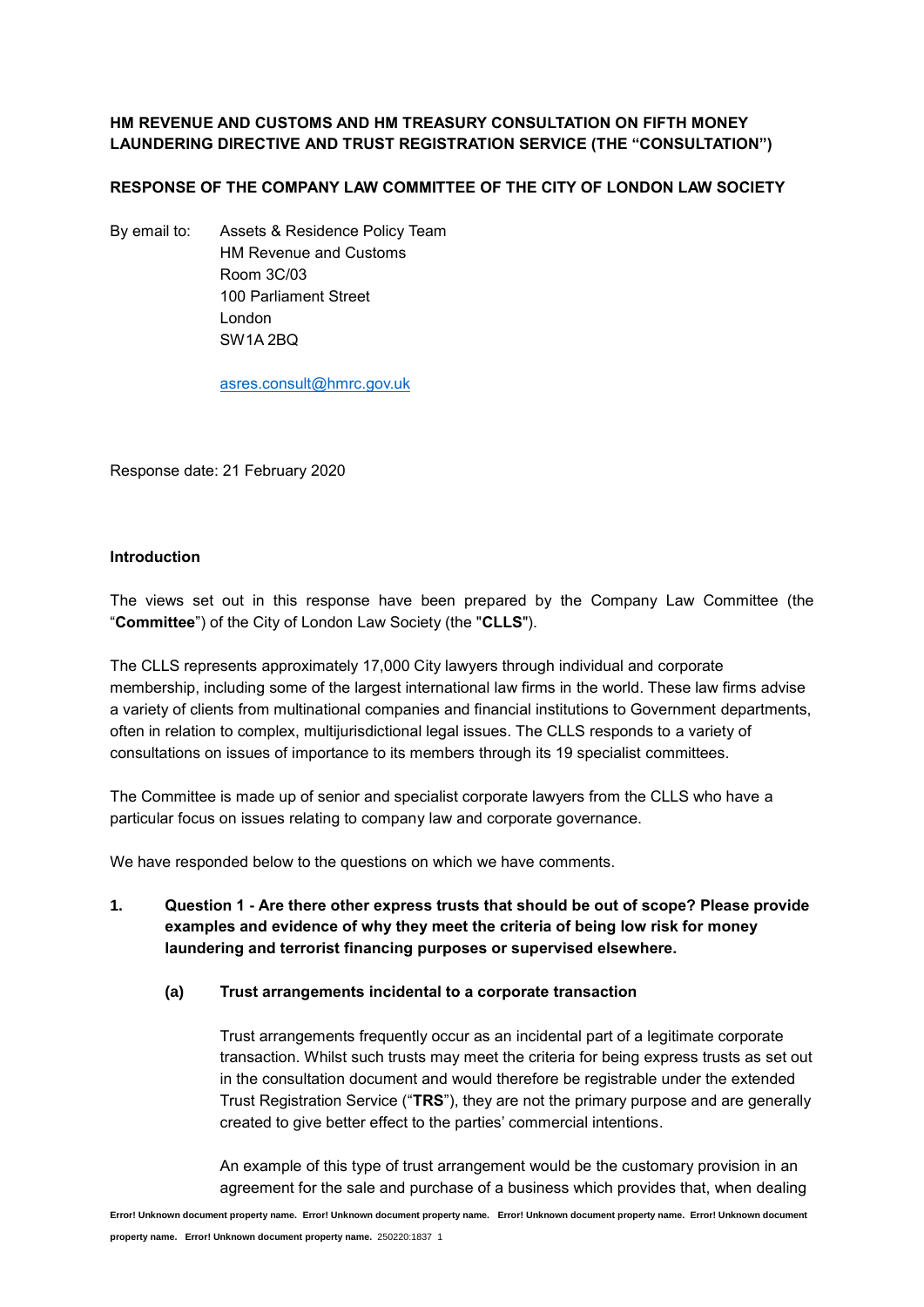with the apportionment of cash receipts between the seller's period of ownership and that of the buyer, if the buyer or seller receives monies that rightfully belong to the other, then it will hold such monies on trust for the rightful party until such time as they are paid over to that party.

The benefit of using the trust structure is that, pending payment to the rightful owner, it removes the property from the holder's estate such that it cannot be used to satisfy the holder's creditors or form part of its estate on an insolvency. It also ensures that the receipt is taxed in the hands of the party beneficially entitled to it. It is therefore preferable to simply having an express obligation to pay monies over – it also frequently being the case that monies are paid over in tranches which necessitate them being held by one party for some time pending the payment date.

If not created expressly, a trust may also be implied in the circumstances. While this would mean it would not be registrable (paragraph 3.3 of the Consultation), such uncertainty would not be welcome or advisable, particularly on high value transactions. The certainty which the creation of express trusts provides significantly reduces the likelihood of disputes that would otherwise arise concerning the creation (or not) of implied trusts.

The Appendix sets out other examples of ancillary trust arrangements in the context of corporate transactions.

The list illustrates the variety of ways in which express trust arrangements are used in legitimate corporate transactions. Even then, the list is not exhaustive. Given the number of corporate transactions that are undertaken each year, and the number of documents involved in each, it is likely that there would be a very great number of trust arrangements that would meet the criteria for registration.

Given the ancillary nature of these arrangements, we feel that this would entail a disproportionate burden on parties to a transaction and their advisers. Moreover, we do not consider that these are the types of arrangement that are intended to be caught. With such a high potential number of registrations it would also mean that the register itself could be hard to maintain and/or search effectively. It would also increase the cost of contracting.

It is also worth noting that many of the trust arrangements referred to would be mutual. In the business sale example given above, the buyer would be under a duty to hold monies belonging to the seller on trust for the seller. The seller would then be under a reciprocal duty in favour of the buyer. This is likely to give rise to a practical issue regarding the registration of such arrangements. Should one or other party register the arrangement? Or should both parties do so? If both are to do so, this would significantly increase the number of registrations which, as noted above, might already be considerable in volume. Moreover, in many corporate deals there are more than two parties which may further increase the number of potential registrations.

We are also aware that similar types of ancillary trust arrangements occur in other fields of law, especially financial law. We understand that the Financial Law Committee of the CLLS has raised these previously with HMRC and HMT which led to the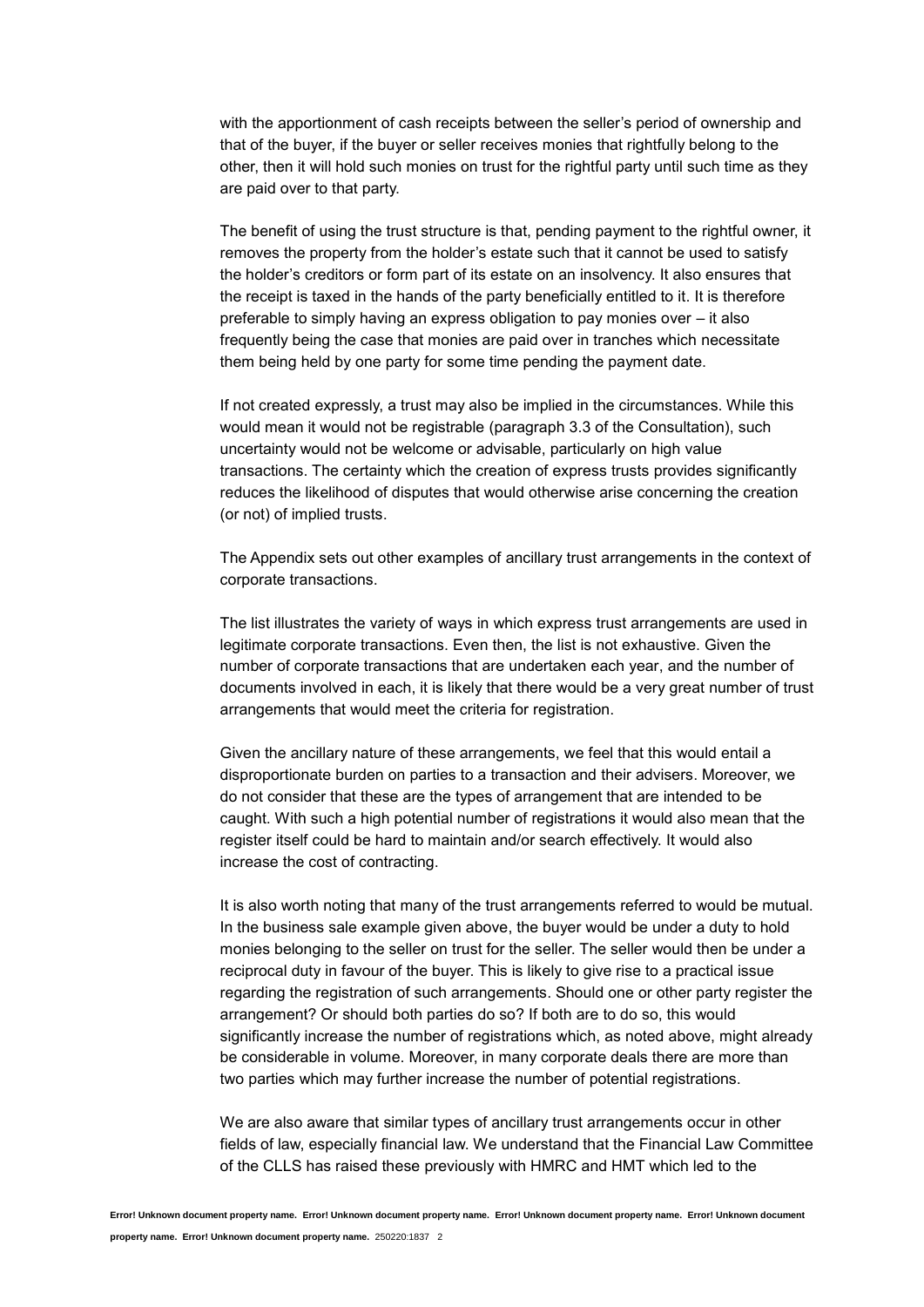inclusion of the exemption at 45ZA(1)(f) of the draft Regulations in Appendix A of the Consultation.

We believe that a similar exemption should be included to cover the types of trust arrangements outlined above in corporate transactions. As these are incidental to legitimate corporate deals we believe such trusts to be low risk for money laundering and terrorist financing purposes. This is even more so where the parties to the transaction are being advised by a solicitor or law firm regulated by the Law Society and which has (a) carried out due diligence in respect of its client and (b) is subject to duties to report concerns relating to proceeds of crime.

In the context of company law, the prohibition on the giving of financial assistance in connection with an acquisition of shares does not apply where *"the company's principal purpose in giving the assistance is not to give it for the purpose of any such acquisition, or the giving of the assistance for that purpose is only an incidental part of some larger purpose of the company, and the assistance is given in good faith in the interests of the company"* (s678(2)(b) Companies Act 2006). This recognises that there are ways in which financial assistance can be given that do not constitute mischief of the kind that the prohibition is intended to prevent. Similarly, express trusts provide a neat conceptual bridge between the law of contract and the law of property and are a powerful contracting tool in English law. To presume that all of them could be used for purposes of money laundering or terrorist financing is to fail to recognise how useful and ubiquitous they are as a feature of English corporate and commercial law.

As the nature and/or structure of the overall (or primary) corporate transaction gives rise to the need for these incidental type trusts as well as identifying the property itself which is the subject of it and how that property is to be handled, we consider that there is limited risk of the beneficiaries manipulating it for money laundering or terrorist financing purposes.

#### **(b) Type B trusts**

We note that, as currently drafted, under proposed Regulation 45ZA, a type B trust is not able to avail itself of any exemptions in proposed 45ZA(2) in the same way that a type A trust can. We do not see why this should be the case.

If, on a corporate deal, there was a non-UK party to the transaction who met the criteria for being a type B trust (for example, by instructing a UK solicitor), it would seem odd if they were subject to requirements to register when a party who was a type A trust was not subject to the same duty. If exemptions for incidental trust arrangements as described above are included in Regulation 45ZA(2) as we suggest, this would mean that an incidental trust arrangement which would be exempted in respect of a type A trust, could in itself mean that a non-UK party could become a type B trust if the criteria in Regulation 45ZA(1)(b) are met, so that it would need to register details of that trust (which a type A trust would not have to).

We therefore think that the exemptions in draft Regulation 45ZA(2) should extend to type B trusts as well as type A trusts.

**Error! Unknown document property name. Error! Unknown document property name. Error! Unknown document property name. Error! Unknown document**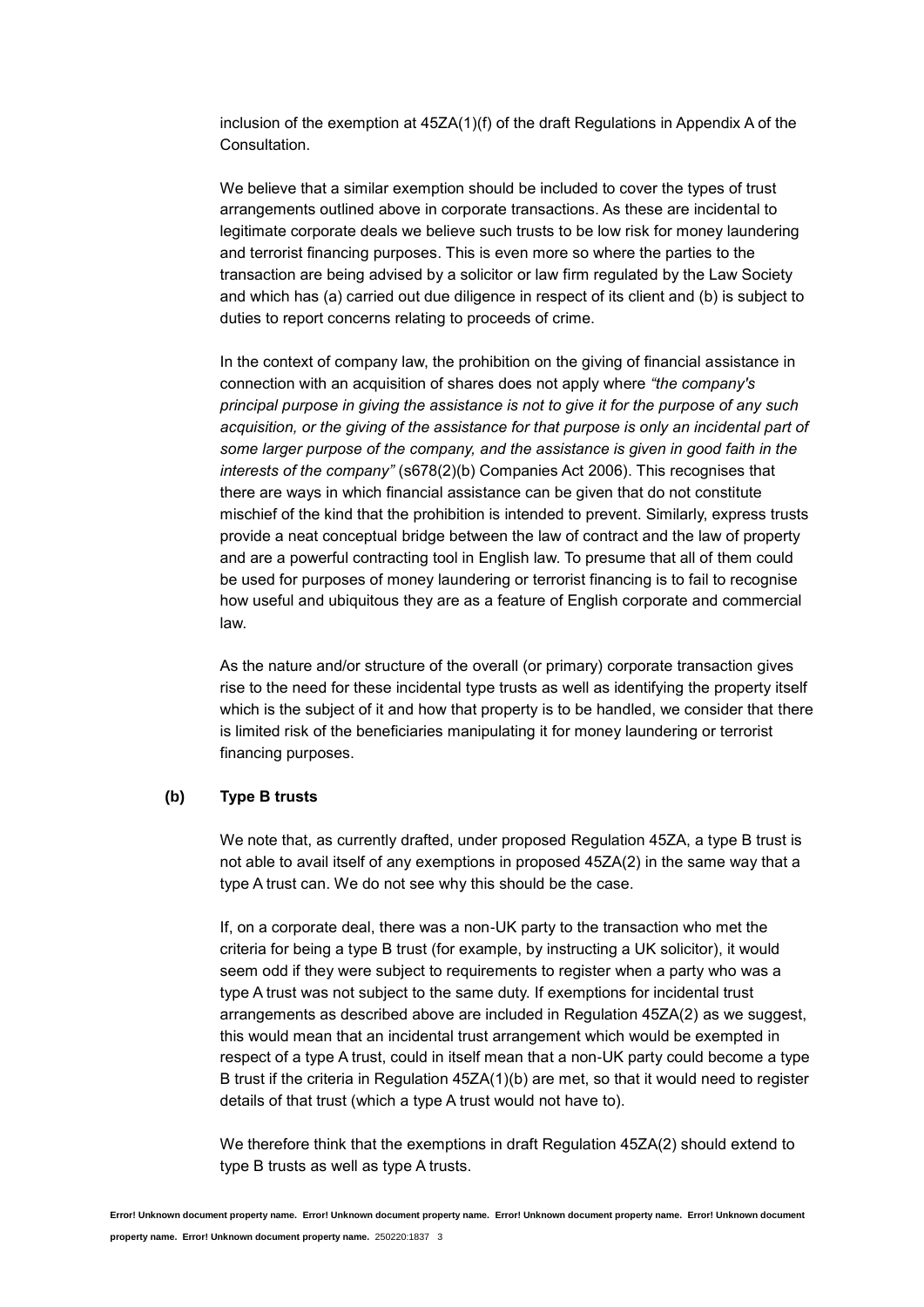## **(c) Third country entities**

If exemptions for incidental trust arrangements are not included in Regulation 45ZA(2) as suggested above, this would result in a potentially large number of corporate bodies who are parties to corporate transactions being type A or type B trusts. As a result, they would then be required to disclose details of third country entities under proposed Regulation 45ZA(5). In large groups of companies, this could result in a high volume of disclosure in respect of group companies and investments. This would seem disproportionate to us in light of the fact that the trust arrangements, as noted above, are incidental to the corporate transaction in question and low risk as a result. We would also consider that the fact that it would give rise to this effect supports the idea that the proportionate approach would be to exclude such incidental arrangements from being classed as type A or type B trusts.

### **(d) Ownership of shares**

Significant beneficial holdings of shares have to be disclosed under the People with Significant Control regime ("**PSC**") or the Disclosure Guidance and Transparency Rules "(**DTRs**").

We note that in paragraph 9.15 of the consultation which preceded this Consultation, it was stated that the government is considering whether there are other registration services already in existence for particular types of trust to avoid duplicate registration wherever possible. We consider that share ownership is one such instance. For this reason, we believe that beneficial ownership of shares should be outside the scope of the TRS.

We appreciate that this would only catch holdings of a certain size but are of the view that, when the PSC and DTR limits were set, issues of risk and proportionality would have been considered and the thresholds decided on the basis of their being reasonable in the circumstances. In terms of the TRS, we would therefore consider that holdings below the thresholds set for the PSC and DTRs should not be of concern.

# **2. Question 2 – Do the proposed definitions and descriptions give enough clarity on those trusts not required to register? What additional areas would you expect to see covered in guidance?**

### **(a) Approved share option schemes/trusts established to meet statutory conditions**

Paragraph 3.14 of the Consultation suggests that approved share option and profitsharing schemes should be outside the scope of the TRS. We agree with this approach but, are not sure which provision of the draft Regulations at Appendix A of the Consultation is intended to catch it. We presume it is meant to fall under draft Regulation 45ZA(2)(a) but do not feel the wording of that Regulation entirely covers the types of arrangement discussed at paragraph 3.14 which includes trusts established to meet the conditions of a statute rather than simply being required or imposed by that statute.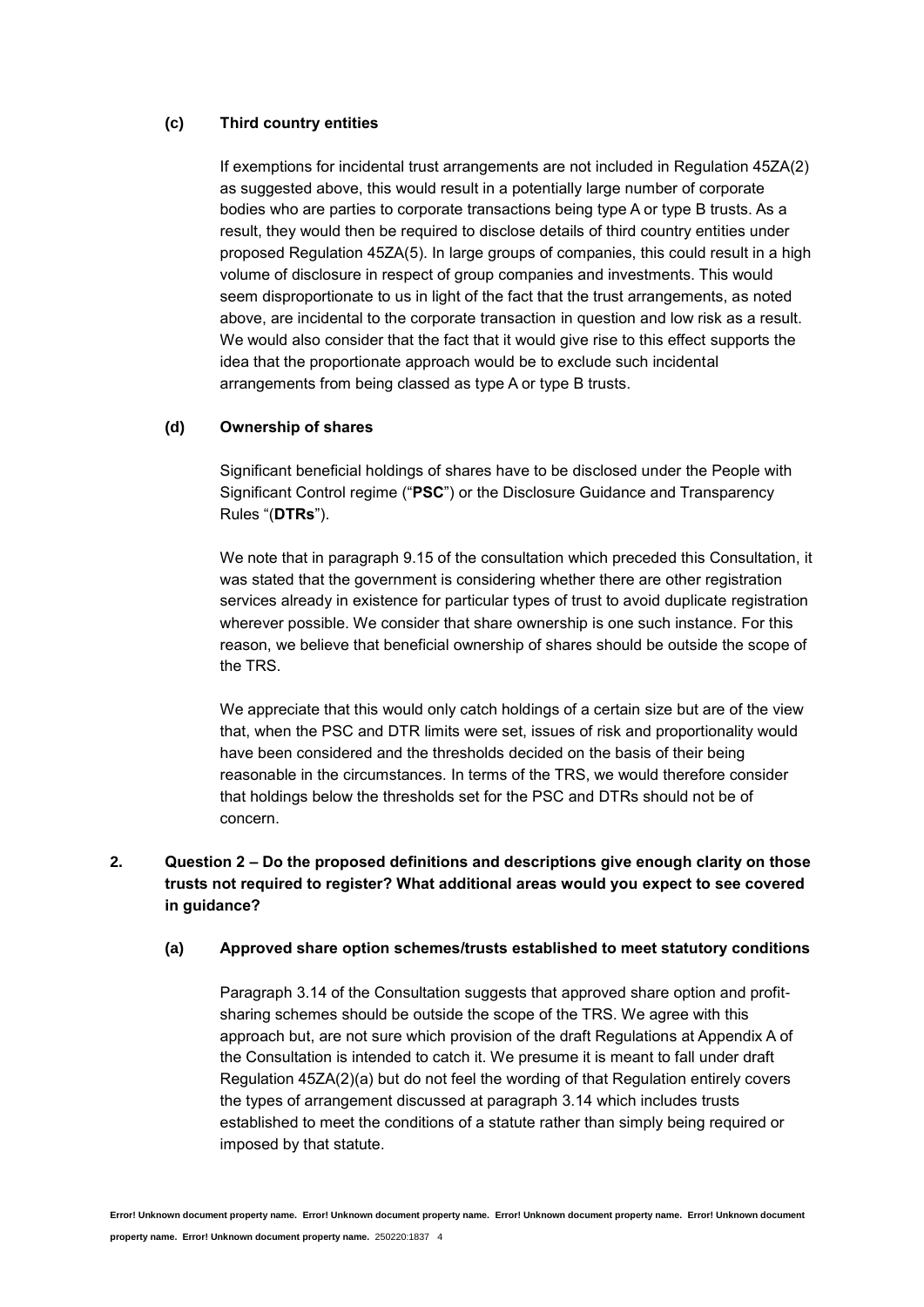We therefore think the wording of draft Regulation 45ZA(2)(a) could be clarified to make it clear that, if that is the intention, it includes the types of trust mentioned at paragraph 3.14 of the Consultation. If it is not the intention that such trusts are covered by that draft Regulation, clear exclusions should be added to draft Regulation 45ZA(2) to cover the types of situation described in paragraph 3.14.

## **(b) Trusts created by, or in order to satisfy, the terms of an order of court or a tribunal**

We agree with the inclusion of an exemption for trusts which are created by, or in order to satisfy, the terms of an order of court or a tribunal. However, we think there are related matters, such as undertakings given to the court, which should also be caught but which, on the present wording of draft Regulation 45ZA(2)(b), are not. We therefore think the wording should be widened to include such undertakings.

Examples of where such undertakings may arise in a corporate context are:

- $(i)$  on a takeover effected by way of scheme an undertaking given by the bidder to the court to set aside consideration which is payable to untraceable or missing shareholders; and
- (ii) on a share capital reduction confirmed by the court an undertaking given by the company to the court to set aside an amount of money in a blocked account for the benefit of creditors or otherwise for creditor protection purposes.

## **3. Question 3 – Do the proposed registration deadlines and penalty regime have any unintended consequences that would lead to unfair outcomes for specific groups?**

### **Trust arrangements incidental to a corporate transaction**

Our answer to Question 1 above explains the background to trust arrangements which are incidental to corporate transactions. As these are ancillary arrangements they do not usually specify a duration.

As noted above, corporate transactions could include a large number of incidental trust arrangements. In terms of complying with the deadline for registration, the need to register arrangements that exist as at 10 March 2020 could be an onerous obligation as there could be a high number of arrangements in transactions which pre-date that date and need to be registered. The task of identifying the relevant provisions could also be unduly onerous, time consuming and costly and we would query whether this effort would be proportionate.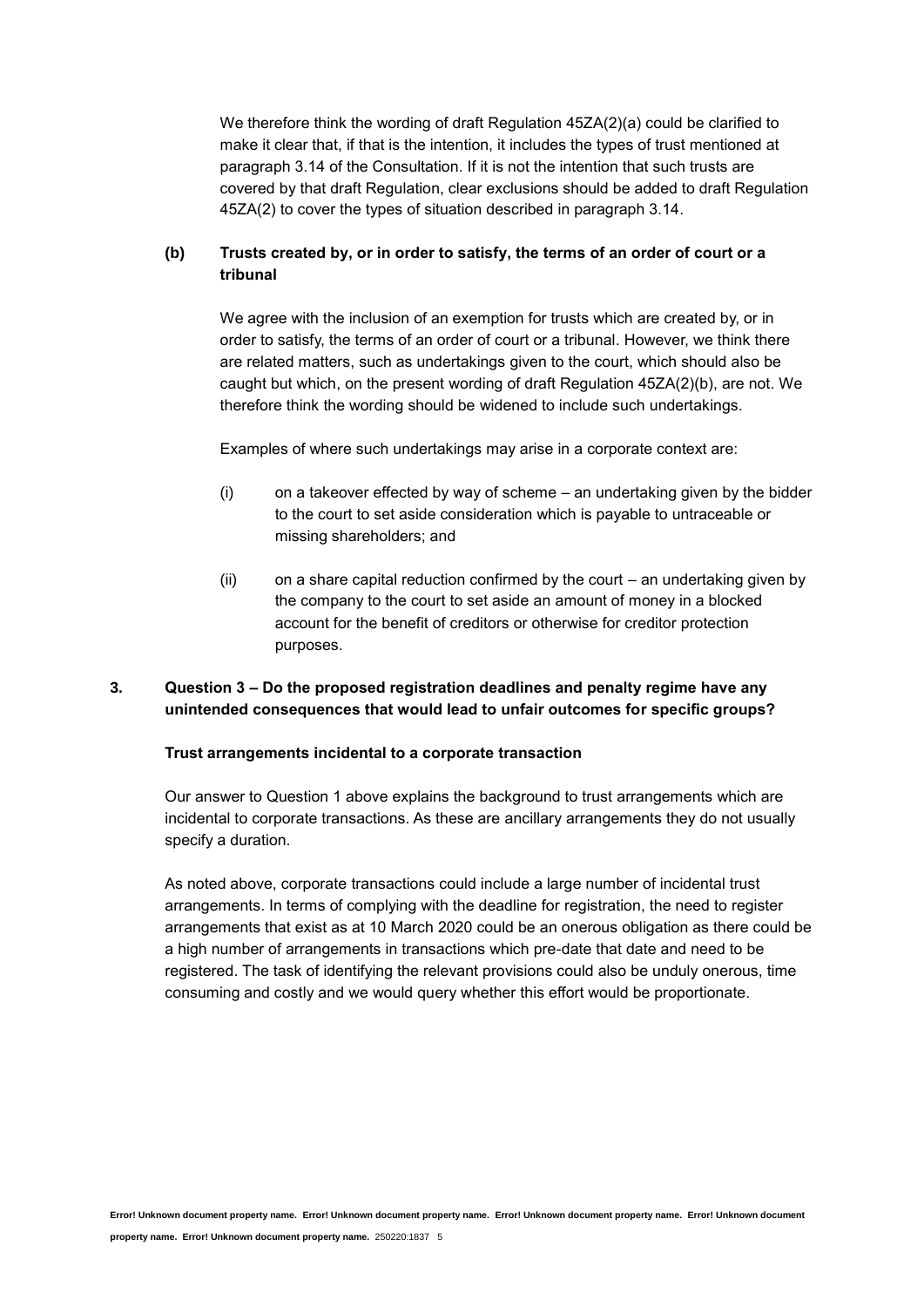## **Appendix**

## **Examples of trust arrangements which are incidental to corporate transactions**

# **1. Private M&A**

- (a) Business sale agreement benefit of contracts held on trust by seller pending assignment to buyer
- (b) Business sale agreement receipts of cash by one party which relate to the other's period of ownership held on trust pending payment to that other party
- (c) Business sale agreement receivables collected in by buyer held on trust for seller
- (d) Share and business sales consideration monies held in escrow/retention account, for example, pending expiry of warranty period
- (e) Share and business sales 'wrong pockets' provisions assigning ownership of assets held by one party but rightfully belonging to the other
- $(f)$  Items (a) to (e) could also be relevant on the sale of a particular asset or assets (as opposed to a business as a going concern)
- (g) Share sales power of attorney to secure an interest in shares shares held on trust for buyer pending the register of members being written up – legal title to the shares not having transferred until that has been done
- (h) Share sales sale proceeds of shares or loan notes held on trust for minority investors subject to 'drag along' rights
- (i) Share sales declarations of trust used when legal title to shares needs to transfer immediately, for example, where successive transfers of shares need to occur one after the other (the usual sale process relies on legal title transferring when the register of members is written up which can only be done once the stock transfer form transferring title has been stamped which creates a delay) – such arrangements are often used on group reorganisations where transfers of shares happen in quick succession
- (j) Transfer of interest in a limited partnership the outgoing partner holds money or property on trust for the incoming partner where that money or property relates to the new partner's period of membership rather than its own
- (k) Private equity investments rights afforded to an investor expressed to be held on trust for its affiliates

### **2. Corporate/commercial**

(a) Unclaimed dividends – held on trust by the company pending shareholder identification/location